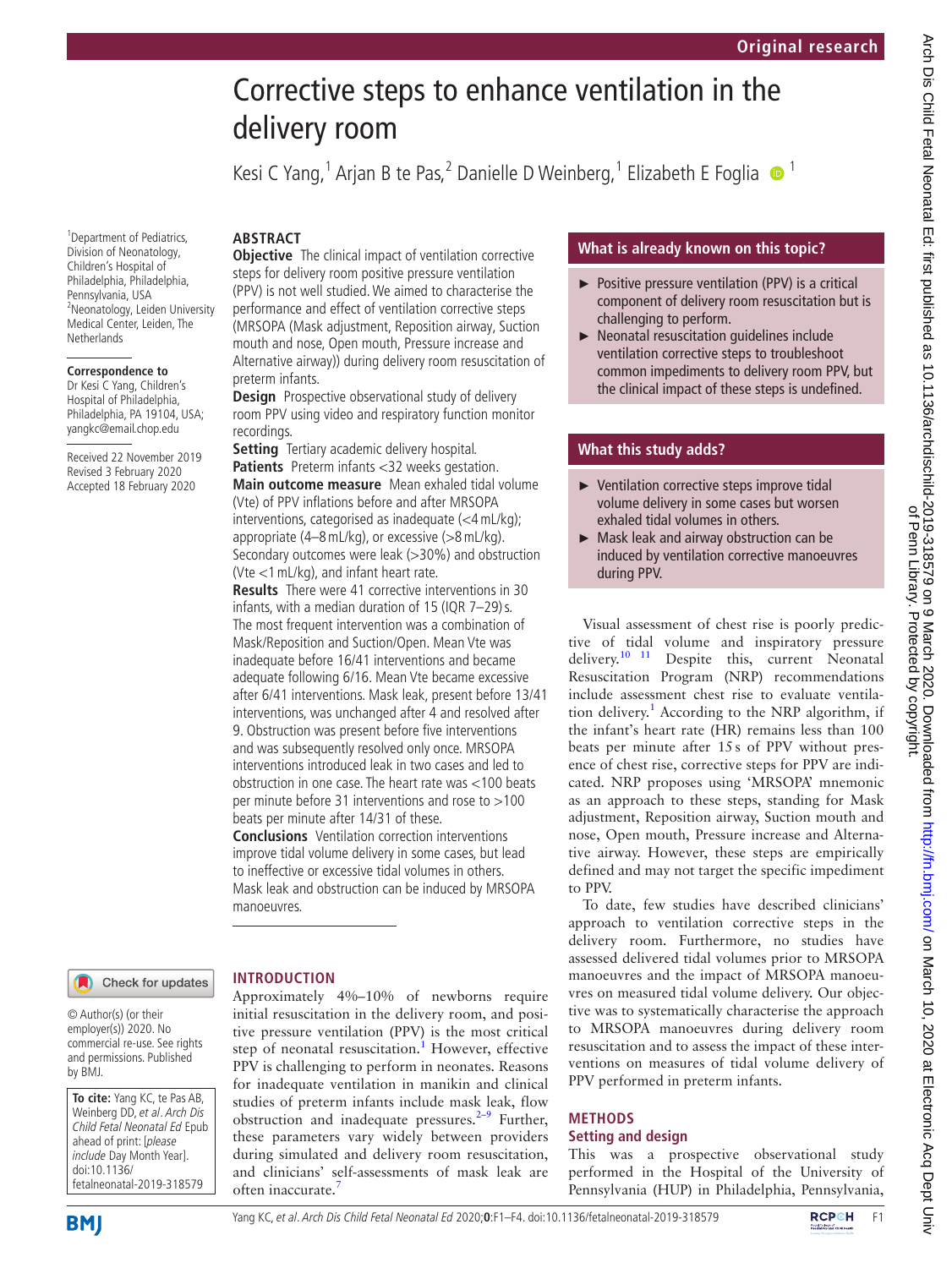an academic tertiary hospital with approximately 4000 deliveries annually. All infants born at <32 weeks gestation in our hospital are resuscitated in a dedicated resuscitation room equipped with the recording equipment used for this study. All preterm deliveries are attended by a team of NRP-trained providers with a dedicated team leader (neonatal fellow or attending neonatologist). Airway management is performed by an experienced neonatal provider, usually a neonatal nurse practitioner, physician assistant or neonatal fellow. All deliveries in the present study were led by an attending neonatologist.

We enrolled inborn infants with gestational age between  $23^{0/7}$ and  $31^{6/7}$  weeks who received PPV during initial delivery room stabilisation and had complete video and respiratory function monitor (RFM) files. Infants with major congenital anomalies, deemed non-viable at delivery or who were enrolled in the concurrent MONITOR trial and randomised to RFM visible were excluded.<sup>[12](#page-3-4)</sup> The targeted sample size was 30 infants, consistent with other delivery room studies of  $PPV<sup>24510</sup>$ 

#### **Equipment**

Videos of resuscitations were recorded with B-line LiveCapture Ultraportable unit (B-Line Medical, Washington, DC, USA). This integrates video and audio feed from two mounted cameras and video stream from the vital sign monitor, which includes pulse oximetry and ECG data.

An RFM is a research tool used to objectively assess ventilation in the delivery room.<sup>2–4 6 13–15</sup> Data about respiratory interventions were recorded with a New Life Box RFM (Advanced Life Diagnostics, Weener, Germany), which uses an in-line flow sensor (Avea VarFlex Flow Transducer; CareFusion, Yorba Linda, California, USA) placed between the facemask and T-piece respiratory device to detect air flow to and away from the infant. The signal is integrated to generate data on flow, pressure, and tidal volume of delivered inflations. In our hospital, a New Life Box RFM is used to record data about respiratory support provided during facemask ventilation of preterm infants for quality improvement purposes. The display is not visible to providers during clinical resuscitation outside of the MONITOR trial.<sup>12</sup> Video and RFM recordings were commenced by the clinical teams prior to resuscitation and stopped after facemask PPV was discontinued.

#### **Study definitions**

MRSOPA manoeuvres: Video recordings were reviewed by one investigator (KCY). Visual and auditory cues in the video recordings were reviewed to identify when MRSOPA manoeuvres were performed during PPV. MRSOPA manoeuvres were categorised as (1) Mask/Reposition, (2) Suction/Open mouth, (3) Increase pressure or (4) Alternative airway, either singly or in combination. The manoeuvres were grouped in this fashion according to the 2015 NRP algorithm, which recommends performing MRSOPA in these combinations. In addition, single manoeuvres are difficult to distinguish from one another on video or RFM, such as mask adjustment and repositioning. The type, number, and combination of MRSOPA manoeuvres in each intervention period were recorded.

MRSOPA intervention periods: The time periods where MRSOPA manoeuvres occurred were referred to as 'intervention periods' and were defined as the time starting from when the first manoeuvre was commenced and ending when PPV was recommenced and continued for at least 30s. If PPV was performed for less than 30s before subsequent MRSOPA manoeuvres were performed, the following manoeuvres were included in the

initial intervention period. Intervention periods were synched with the RFM output by linking the time stamps on the RFM record and video and confirmed by visual inspection of expected waveform patterns on the RFM recordings (ie, persistent positive flow when the mask was removed, or increased pressures with pressure changes).

The HR range from the ECG 30s before and after each intervention period were recorded. The duration of each intervention period based on the RFM were recorded. RFM recordings of the 10 PPV inflations immediately before and after each intervention period were analysed on a breath-by-breath basis by one investigator (KCY). Only delivered inflations (ie, not spontaneous breaths) were analysed for the following measures: mean exhaled tidal volume (Vte), presence of leak and presence of obstruction. Mask leak was calculated as [(inhaled tidal volume− exhaled tidal volume)/inhaled tidal volume×100]. There is no clear agreement in the literature for defining meaningful mask leak. Therefore, mask leak in this study was empirically defined as ≥30%leak occurring in ≥50%PPV inflations. Obstruction was defined as Vte  $\langle 1 \text{ mL/kg}$ , which is approximately a 75% reduction from expected 4 mL/kg tidal volume.<sup>[3](#page-3-5)</sup> Obstruction was considered to be present if ≥50% of the PPV inflations within the epoch had Vte <1mL/kg.

Summary statistics were used to report the types and sequence of MRSOPA manoeuvres performed, the presence of bradycardia (HR <100 beats per minute at any point in the 30s before or after the intervention period) and the RFM measurements of the 10 PPV inflations before and after each intervention period. Data were analysed using Stata V.15.1 (Stata, College Station, Texas, USA).

#### **Results**

Between September 2017 and November 2018, 129 infants born at HUP were screened and 30 eligible infants were included in the study. Of 99 excluded, 86 did not have complete video and RFM files available, 8 had congenital anomalies, 4 were randomised to RFM visible in the MONITOR trial and 1 was non-viable at birth. There were 41 intervention periods identified in 25 infants; 5 infants received PPV without MRSOPA manoeuvres performed. The infant characteristics are shown in [table](#page-1-0) 1. The median number of MRSOPA manoeuvres per intervention period was 2 (IQR 1–2, range 0–4). The median duration of each intervention period was 15s (IQR 7–29, range 1–70).

The type and combination of MRSOPA manoeuvres performed across all intervention periods are shown in [figure](#page-2-0) 1. All alternative airways were endotracheal intubations. The most frequent combination of manoeuvres within each intervention period was Mask/Reposition with Suction/Open. The most common first,

<span id="page-1-0"></span>

| Table 1<br>Infant and intervention period characteristics |                             |  |  |  |
|-----------------------------------------------------------|-----------------------------|--|--|--|
|                                                           | No of infants $(\%)$ , n=30 |  |  |  |
| Male, %                                                   | 17(57)                      |  |  |  |
| Birth weight, g, mean±SD                                  | $886 + 393$                 |  |  |  |
| Gestation, weeks, mean±SD                                 | $77 + 3$                    |  |  |  |
| Caesarean section, %                                      | 23 (77)                     |  |  |  |
| Complete steroids, %                                      | 19(63)                      |  |  |  |
| 1 min Apgar, median (IQR)                                 | $2(1-4)$                    |  |  |  |
| 5 min Apgar, median (IQR)                                 | $6(5-8)$                    |  |  |  |
| Intervention periods per infant, median (IQR)             | $1(1-2)$                    |  |  |  |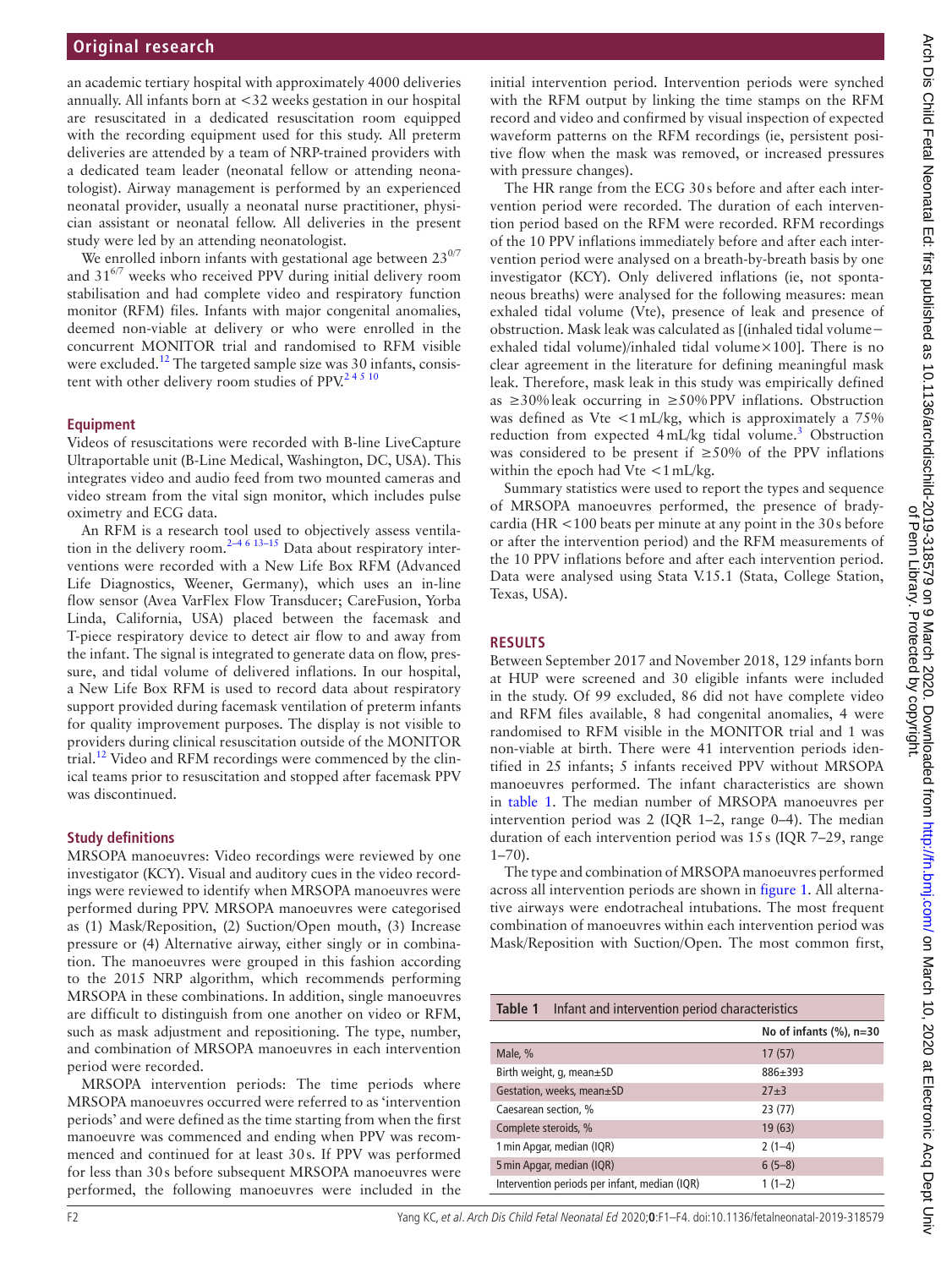

<span id="page-2-0"></span>**Figure 1** Type and combination of MRSOPA (mask adjustment, reposition airway, suction mouth and nose, open mouth, pressure increase and alternative airway) manoeuvres performed during corrective ventilation intervention periods (n=41). MR, mask/reposition; SO, suction/Open; P, pressure increase; A, alternative airway.

second, third, and fourth manoeuvres performed within each individual resuscitation are shown in [figure](#page-2-1) 2.

The mean Vte was inadequate before 16/41 (39%) intervention periods ([table](#page-2-2) 2). Of these, mean Vte became adequate after MRSOPA interventions in 6/16 (38%), had no change after 8/16 (50%) and became excessive in 1/16 (6%). Among 22/41 (54%) cases with adequate Vte prior to the corrective steps, Vte worsened after four intervention periods and became excessive following five. Mask leak, present prior to 13/41 (32%) intervention periods, was resolved following ventilation corrective interventions in 9/13 (69%) cases and remained unchanged after 4/13 (31%) interventions. Obstruction was present before 5/41 (12%) intervention periods and was resolved after the intervention in only one case. MRSOPA interventions induced mask leak on two occasions and introduced airway obstruction in one.

Bradycardia (HR <100 beats per minute) occurred before 31/41 (76%) of intervention periods, and resolved after corrective steps in 14/31 (45%). Inadequate mean Vte  $\left($  < 4 mL/kg) was observed during 10/31 episodes of bradycardia. The corrective interventions led to improved Vte in four of these cases, but the HR rose >100 in only two of these. Conversely, in two cases, bradycardia resolved after the corrective intervention while the mean Vte delivered was actually lower following the intervention. Performing MRSOPA did not worsen the HR in any occasion.



<span id="page-2-1"></span>**Figure 2** Sequence of first four MRSOPA (mask adjustment,reposition airway, suction mouth and nose, open mouth, pressure increase and alternative airway) manoeuvres performed across each resuscitation (n=25). MR, mask/reposition; SO, suction/open; P, pressure increase; A, alternative airway.

<span id="page-2-2"></span>**Table 2** Impact of ventilation corrective interventions on Vte of PPV inflations

|                                                                                                                       |             | Mean Vte during 10 PPV inflations after<br>intervention period |           |          |         |
|-----------------------------------------------------------------------------------------------------------------------|-------------|----------------------------------------------------------------|-----------|----------|---------|
|                                                                                                                       |             | <4 mL/kg                                                       | 4–8 mL/kg | >8 mL/kg | $N/A^*$ |
| Mean Vte<br>$(n=16)$<br>during 10<br><b>PPV</b> inflations<br>before<br>$(n=22)$<br>intervention<br>period<br>$(n=3)$ | $<$ 4 mL/kg | 8                                                              | 6         |          |         |
|                                                                                                                       | $4-8$ mL/kg | 4                                                              | 12        | 5        |         |
|                                                                                                                       | $>8$ mL/kg  | $\bf{0}$                                                       | 2         | $\theta$ |         |

\*PPV discontinued after intervention period.

PPV, positive pressure ventilation; Vte, exhaled tidal volume.

#### **Discussion**

We characterised the approach and outcome of ventilation corrective steps during PPV for delivery room resuscitation of preterm infants. Among 30 delivery room resuscitations involving PPV, the number, sequence and combination of MRSOPA manoeuvres performed during resuscitation were variable. In some cases, these manoeuvres led to resolution of bradycardia and/or more effective PPV delivery as measured by Vte. In other cases, the MRSOPA manoeuvres had no impact on bradycardia, induced mask leak or obstruction, or resulted in excessive tidal volume delivery.

Optimising ventilation is a mainstay in delivery room resuscitation, but little is known about clinicians' approach and outcomes of ventilation corrective steps in the delivery room setting. Kilmartin described the approach to MRSOPA and various mask holds during PPV in delivery room resuscitation of 46 preterm infants.<sup>16</sup> The authors found that Opening the mouth was used in all resuscitations, with Mask/Reposition being the next most frequent intervention. In contrast, we found that Mask/Reposition were the most common manoeuvres, followed by Suction/ Open. They also found that the MRSOPA steps were not consistently applied, including some resuscitations where infants were intubated prior to completing all steps. In our study, providers largely adhered to the proposed NRP sequence, with Mask/ Reposition being the most common first, Suction/Open the most common second, Increase Pressure the most common third and Alternative Airway the most common fourth manoeuvres per infant.

In a delivery room study of mostly full-term infants, Skåre *et al* demonstrated a median pause of 6s (IQR 4–13) in PPV to perform MRSOPA manoeuvres.[17](#page-3-7) Our study showed a longer median pause of 15s (IQR 7–29). One possible explanation is that MRSOPA manoeuvres are technically more challenging to perform in preterm neonates.

Mask leak and obstruction are common impediments in both clinical and simulated  $PPV^{2-9}$  In the present study, mask leak was present before 32% of intervention periods and obstruction was present prior to 12%. The corrective manoeuvres did not consistently resolve these impediments, and in some cases the interventions introduced leak or obstruction. In the instances where leak or obstruction were introduced, performing MRSOPA worsened the ability to deliver adequate ventilation.

Potential explanations for failure of ventilation corrective interventions to improve Vte are that the chosen manoeuvres did not address the actual impediment, for example adjusting the facemask when the problem was insufficient pressure. In addition, static impediments such as inappropriate facemask size may not be corrected by MRSOPA steps. Further, attempts to